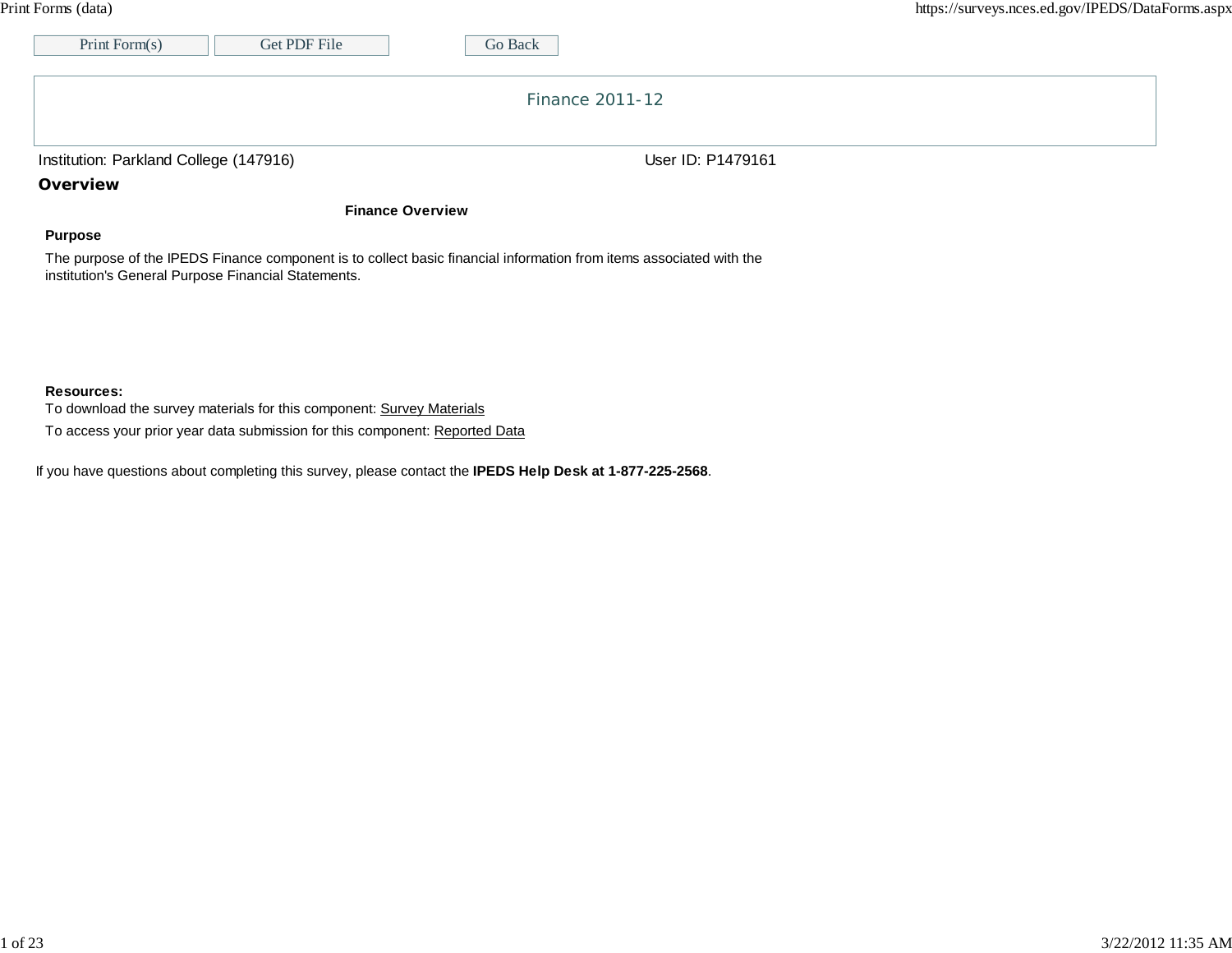### **Finance - Public institutions**

#### **Reporting Standard**

**Please indicate which reporting standards are used to prepare your financial statements:**

- GASB (Governmental Accounting Standards Board), using standards of GASB 34 & 35
- **6** FASB (Financial Accounting Standards Board)

**Please consult your business officer for the correct response before saving this screen.** Your response to this question will determine the forms you will receive for reporting finance data.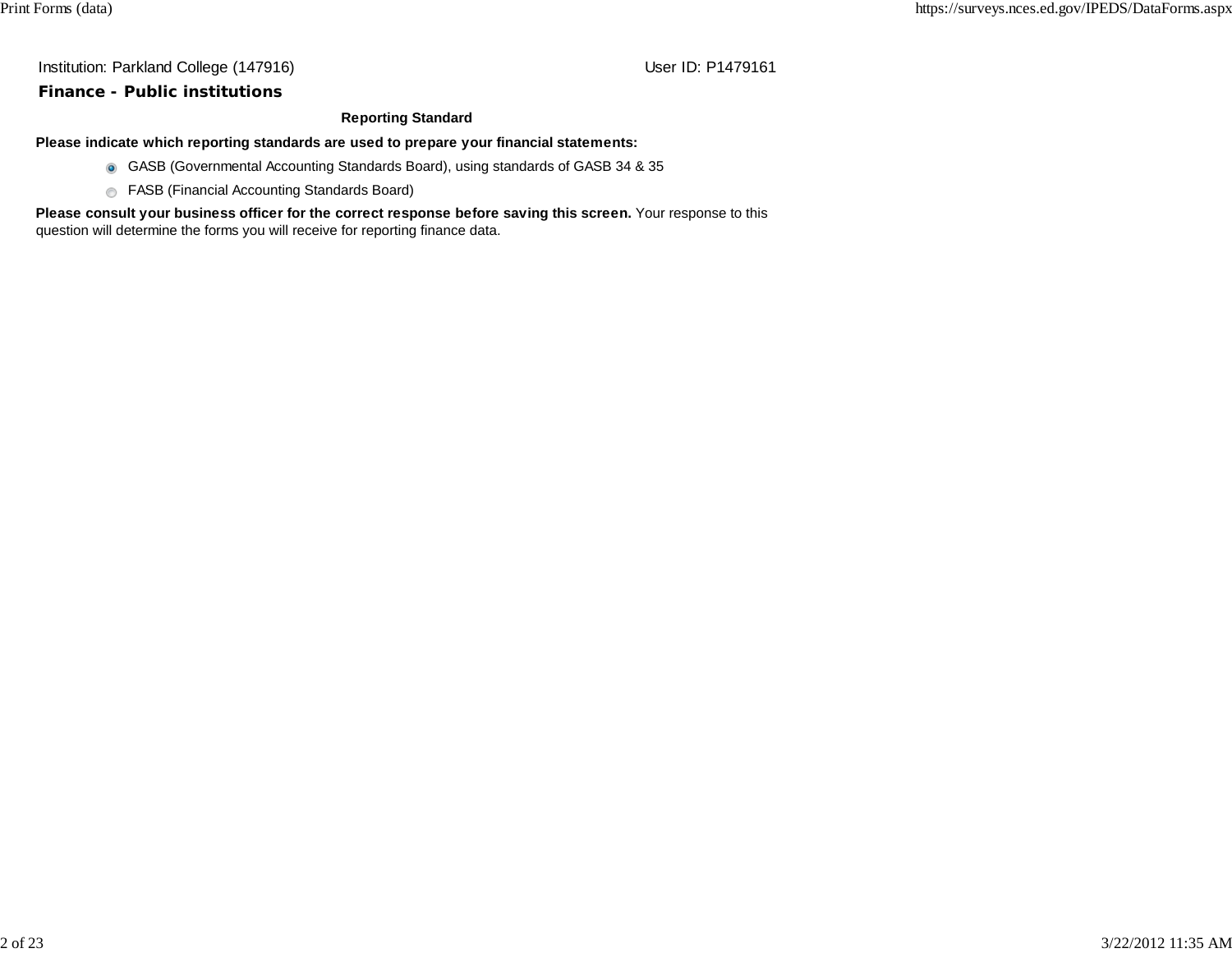Institution: Parkland College (147916) November 2012 12: P1479161

# **Finance - Public institutions**

### **General Information**

## **GASB-Reporting Institutions (aligned form)**

To the extent possible, the finance data requested in this report should be provided from your institution's audited General Purpose Financial Statements (GPFS). Please refer to the instructions specific to each screen of the survey for details and references.

## **1. Fiscal Year Calendar**

**This report covers financial activities for the 12-month fiscal year:** (The fiscal year reported should be the most recent fiscal year ending before October 1, 2011.)

| Beginning: month/year (MMYYYY)  | Month: $ 7 $    | Year: $ 2010 $ |
|---------------------------------|-----------------|----------------|
| And ending: month/year (MMYYYY) | Month: $6 \mid$ | Year: $2011$   |

## **2. Audit Opinion**

Did your institution receive an unqualified opinion on its General Purpose Financial Statements from your auditor for the fiscal year noted above? (If your institution is audited only in combination with another entity, answer this question based on the audit of that entity.)

|               | Qualified             | Don't know          |
|---------------|-----------------------|---------------------|
| • Unqualified | $\bullet$ (Explain in | $\circ$ (Explain in |
|               | box below)            | box below)          |

## **3. Reporting Model**

GASB Statement No. 34 offers three alternative reporting models for special-purpose governments like colleges and universities. Which model is used by your institution ?

- **Business Type Activities**
- **Governmental Activities** 
	- **G** Governmental Activities with Business-Type Activities

## **4. Intercollegiate Athletics**

If your institution participates in intercollegiate athletics, are the expenses accounted for as auxiliary enterprises or treated as student services?

- **Auxiliary enterprises**
- **Student services** 
	- **Does not participate in intercollegiate athletics**
	- Other (specify in box below)

## **5. Endowment Assets**

Does this institution or any of its foundations or other affiliated organizations own endowment assets ?

- Yes (report endowment assets)
- not a series and a No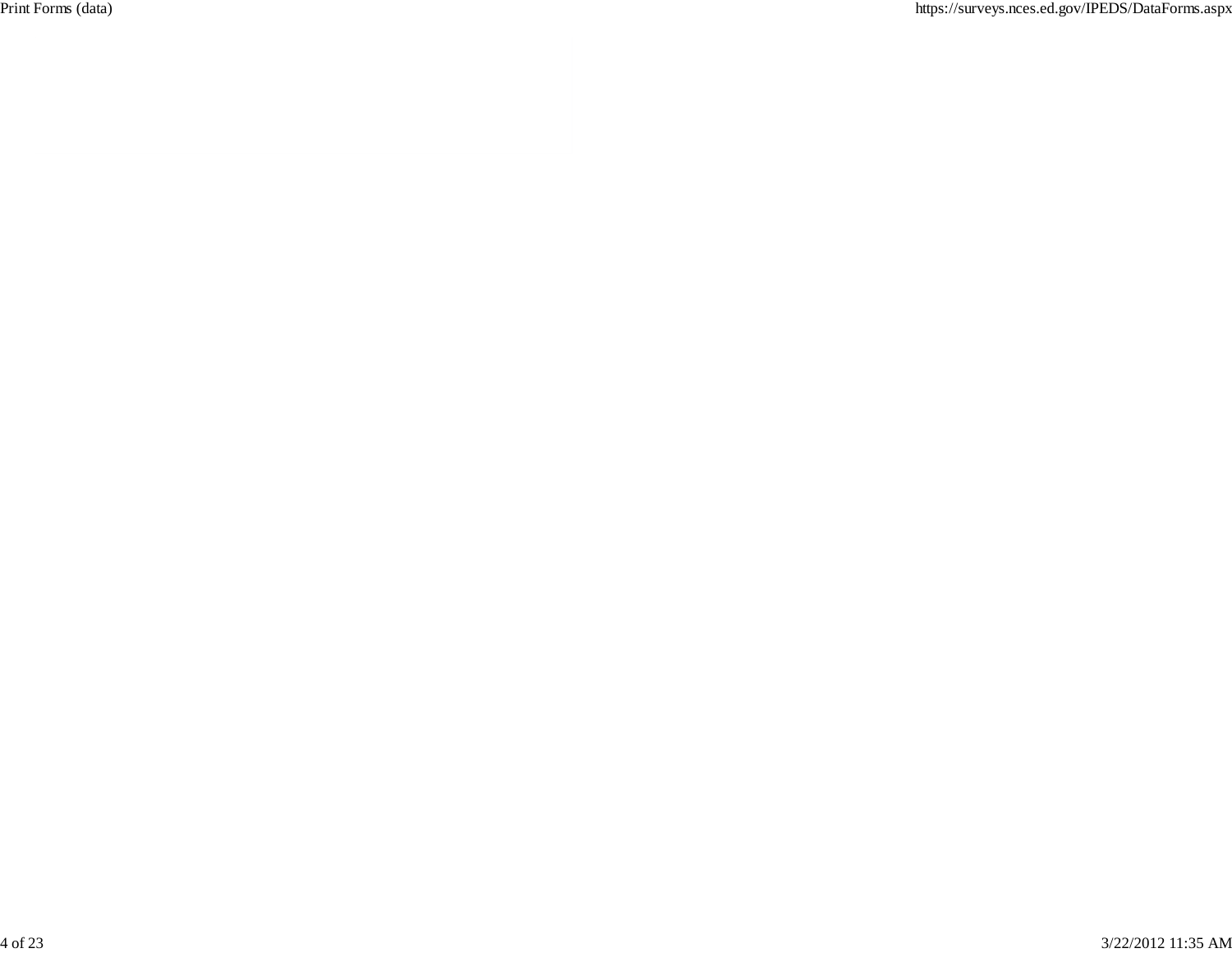# **Part A - Statement of Net Assets**

**Fiscal Year: July 1, 2010 - June 30, 2011**

| Line no. |                                                 | Current year amount | Prior year amount |
|----------|-------------------------------------------------|---------------------|-------------------|
|          | <b>Current Assets</b>                           |                     |                   |
| 01       | Total current assets                            | 100,955,141         | 101,682,822       |
|          |                                                 |                     |                   |
|          | Noncurrent Assets                               |                     |                   |
| 31       | Depreciable capital assets, net of depreciation | 61,689,627          | 56,387,507        |
| 04       | Other noncurrent assets<br>$CV=[A05-A31]$       | $\pmb{0}$           | 0                 |
| 05       | Total noncurrent assets                         | 61,689,627          | 56,387,507        |
|          | <b>Total assets</b>                             |                     |                   |
| 06       | $CV=(A01+A05)$                                  | 162,644,768         | 158,070,329       |
|          | <b>Current Liabilities</b>                      |                     |                   |
| 07       | Long-term debt, current portion                 | $\pmb{0}$           | 535,765           |
| 08       | Other current liabilities<br>$CV=(A09-A07)$     | 18,564,948          | 18,432,026        |
| 09       | <b>Total current liabilities</b>                | 18,564,948          | 18,967,791        |
|          | <b>Noncurrent Liabilities</b>                   |                     |                   |
| 10       | Long-term debt                                  | 65,802,441          | 67,101,813        |
|          | Other noncurrent liabilities                    |                     |                   |
| 11       | $CV=(A12-A10)$                                  | 1,551,661           | 1,383,893         |
| 12       | Total noncurrent liabilities                    | 67,354,102          | 68,485,706        |
|          | <b>Total liabilities</b>                        |                     |                   |
| 13       | $CV=(A09+A12)$                                  | 85,919,050          | 87,453,497        |
|          | <b>Net Assets</b>                               |                     |                   |
| 14       | Invested in capital assets, net of related debt | 41,615,359          | 41,854,424        |
| 15       | Restricted-expendable                           | 11,891,197          | 11,465,522        |
| 16       | Restricted-nonexpendable                        |                     | 0                 |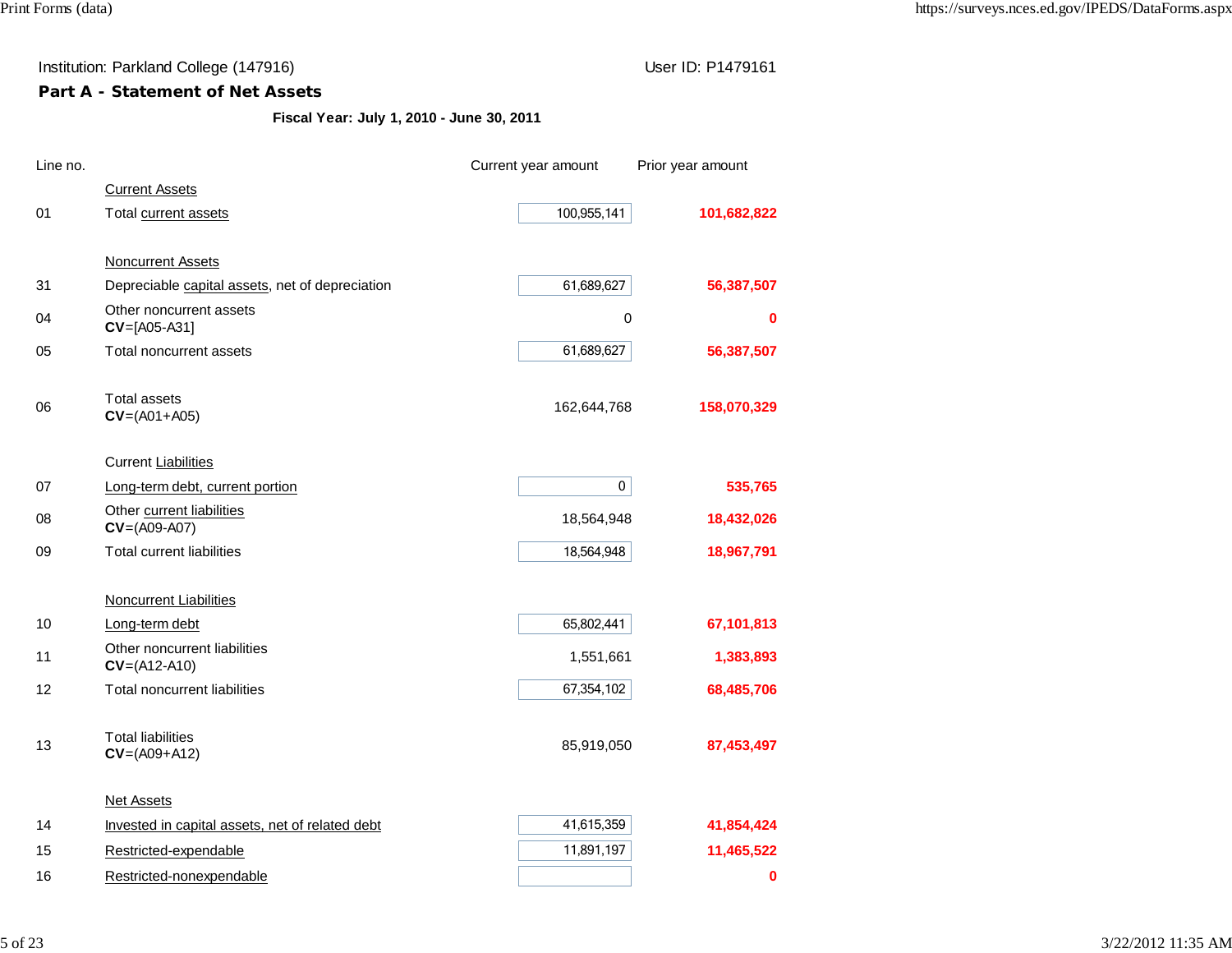| 17 | Unrestricted<br>$CV=[A18-(A14+A15+A16)]$ | 23,219,162 | 17,296,886 |
|----|------------------------------------------|------------|------------|
| 18 | Total net assets<br>$CV=(A06-A13)$       | 76,725,718 | 70,616,832 |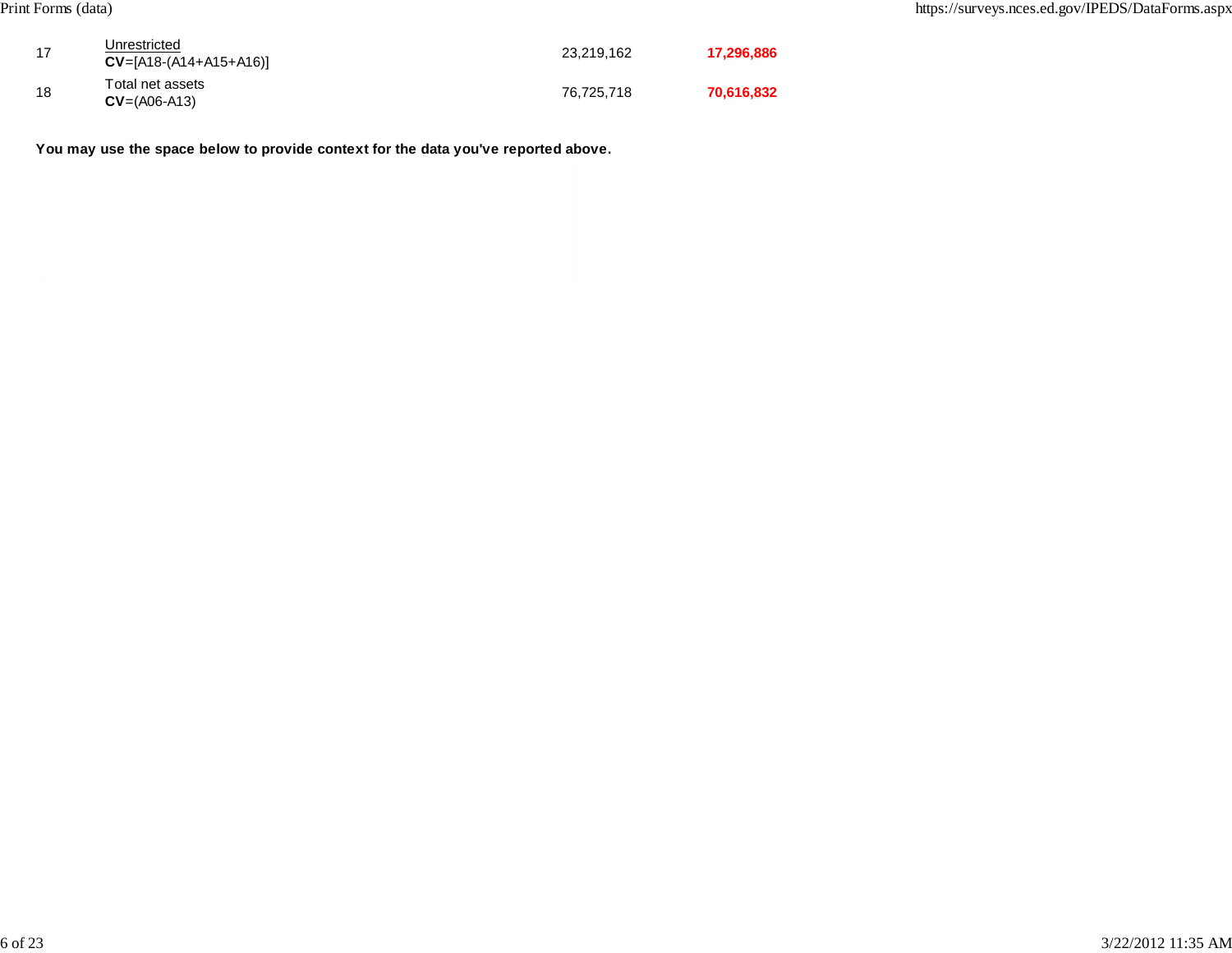# **Part A - Statement of Net Assets (Page 2)**

**Fiscal Year: July 1, 2010 - June 30, 2011**

| Line No. | Description                                                           | Ending balance |            |
|----------|-----------------------------------------------------------------------|----------------|------------|
|          | <b>Capital Assets</b>                                                 |                |            |
| 21       | Land & land improvements                                              | 1,441,745      | 1,441,745  |
| 22       | Infrastructure                                                        | 25,915,720     | 19,512,793 |
| 23       | <b>Buildings</b>                                                      | 53,661,531     | 54,061,531 |
| 32       | Equipment, including art and library collections                      | 11,551,832     | 10,431,010 |
| 27       | Construction in progress                                              | 10.702,881     | 7,556,098  |
|          | <b>Total for Plant, Property and Equipment</b><br>$CV = (A21 +  A27)$ | 103,273,709    | 93,003,177 |
| 28       | Accumulated depreciation                                              | 41,584,082     | 36,615,670 |
| 33       | Intangible assets, net of accumulated amortization                    |                | 0          |
| 34       | Other capital assets                                                  |                | 0          |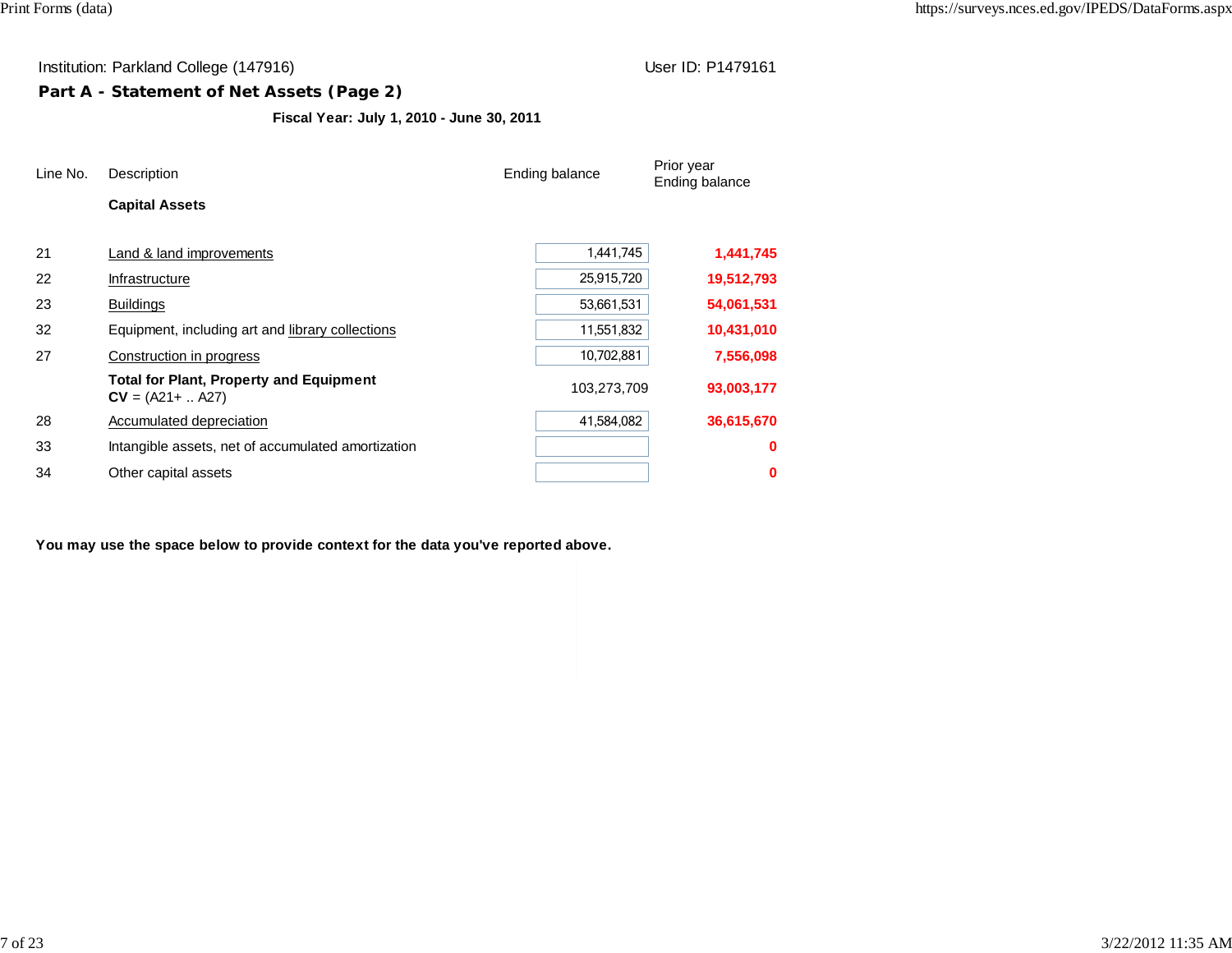## **Part B - Revenues and Other Additions**

# **Fiscal Year: July 1, 2010 - June 30, 2011**

## **Report in whole dollars only**

| Line No. | Source of Funds                                                                      | Current year amount | Prior year amount |  |
|----------|--------------------------------------------------------------------------------------|---------------------|-------------------|--|
|          | <b>Operating Revenues</b>                                                            |                     |                   |  |
| 01       | Tuition & fees, after deducting discounts & allowances                               | 16,131,025          | 16,874,110        |  |
|          | Grants and contracts - operating                                                     |                     |                   |  |
| 02       | Federal operating grants and contracts                                               | 0                   | o                 |  |
| 03       | State operating grants and contracts                                                 | 0                   |                   |  |
| 04       | Local government/private operating grants and contracts                              | 0                   |                   |  |
|          | 04a Local government operating grants and contracts                                  | 0                   | n                 |  |
|          | 04b Private operating grants and contracts                                           | 0                   | n                 |  |
| 05       | Sales & services of auxiliary enterprises,<br>after deducting discounts & allowances | 6,065,463           | 6,262,355         |  |
| 26       | Sales & services of educational activities                                           | 0                   | o                 |  |
| 08       | Other sources - operating (CV)<br>$CV=[B09-(B01++B07)]$                              | 1,733,182           | 2,287,175         |  |
| 09       | Total operating revenues                                                             | 23,929,670          | 25,423,640        |  |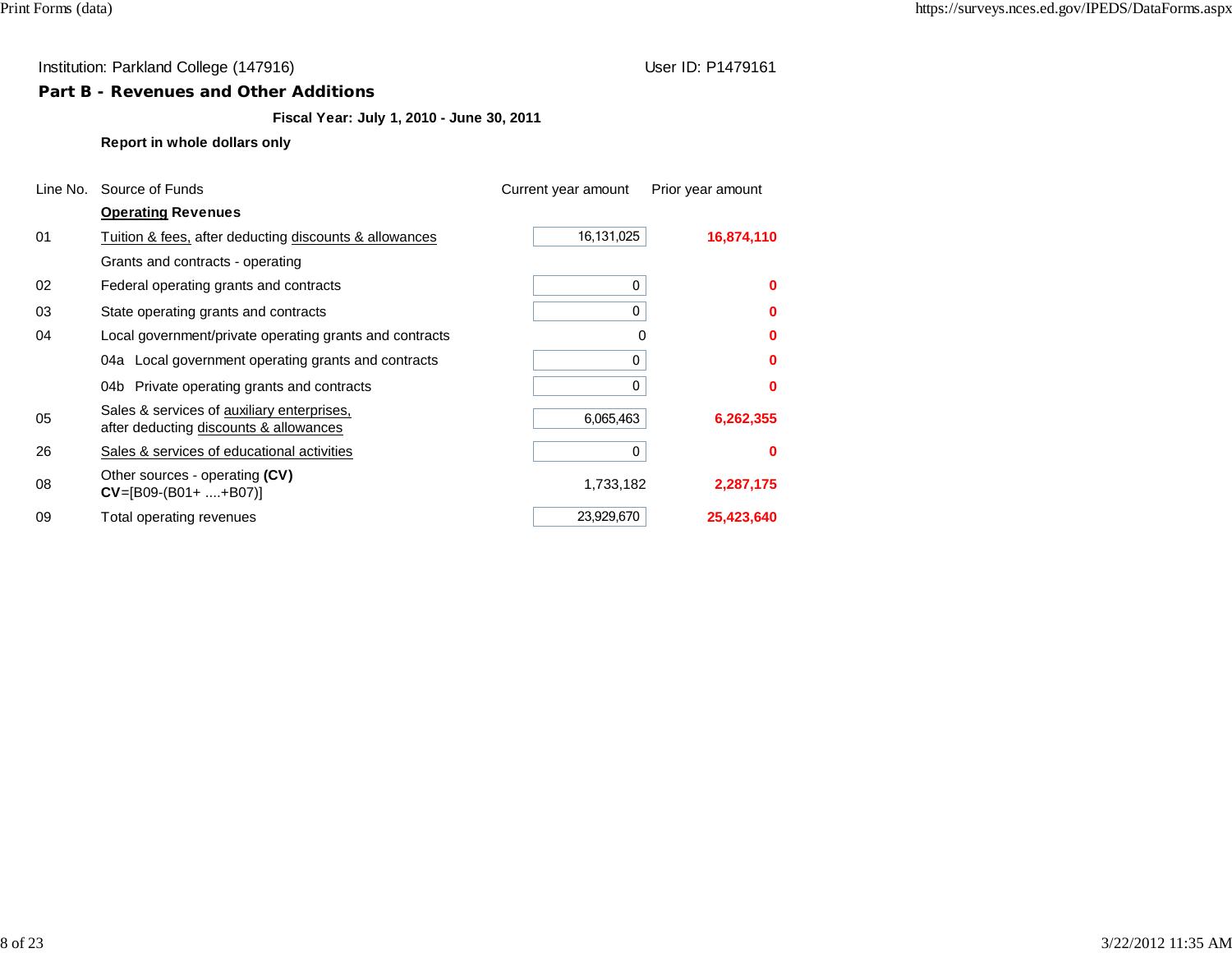# **Part B - Revenues and Other Additions**

# **Fiscal Year: July 1, 2010 - June 30, 2011**

| Line<br>No. | Source of funds                                      |                                                                   | Current year<br>amount | Prior year<br>amount |  |
|-------------|------------------------------------------------------|-------------------------------------------------------------------|------------------------|----------------------|--|
|             |                                                      | <b>Nonoperating Revenues</b>                                      |                        |                      |  |
| 10          | Federal appropriations                               |                                                                   |                        | 0                    |  |
| 11          | State appropriations                                 |                                                                   | 7,634,896              | 8,835,337            |  |
| 12          |                                                      | Local appropriations, education district taxes, & similar support | 24,431,571             | 24, 157, 653         |  |
|             | Grants-nonoperating                                  |                                                                   |                        |                      |  |
| 13          |                                                      | Federal nonoperating grants                                       | 28,634,890             | 23,997,897           |  |
| 14          |                                                      | State nonoperating grants                                         | 6,723,210              | 3,267,625            |  |
| 15          |                                                      | Local government nonoperating grants                              |                        | 0                    |  |
| 16          |                                                      | Gifts, including contributions from affiliated organizations      | 6,780,427              | 5,957,868            |  |
| 17          | Investment income                                    |                                                                   | 76,419                 | 163,309              |  |
| 18          | Other nonoperating revenues<br>$CV=[B19-(B10++B17)]$ |                                                                   | 0                      | 0                    |  |
| 19          | Total nonoperating revenues                          |                                                                   | 74,281,413             | 66,379,689           |  |
| 27          |                                                      | Total operating and nonoperating revenues CV=[B19+B09]            | 98,211,083             | 91,803,329           |  |
| 28          | $CV=[B28a+B28b]$                                     | 12-month Student FTE from E12                                     | 7,267                  |                      |  |
|             | 28a                                                  | Undergraduates                                                    | 7,267                  |                      |  |
|             | 28b                                                  | Graduates                                                         |                        |                      |  |
| 29          | CV=[B27/B28]                                         | Total operating and nonoperating revenues per student FTE         | 13,515                 |                      |  |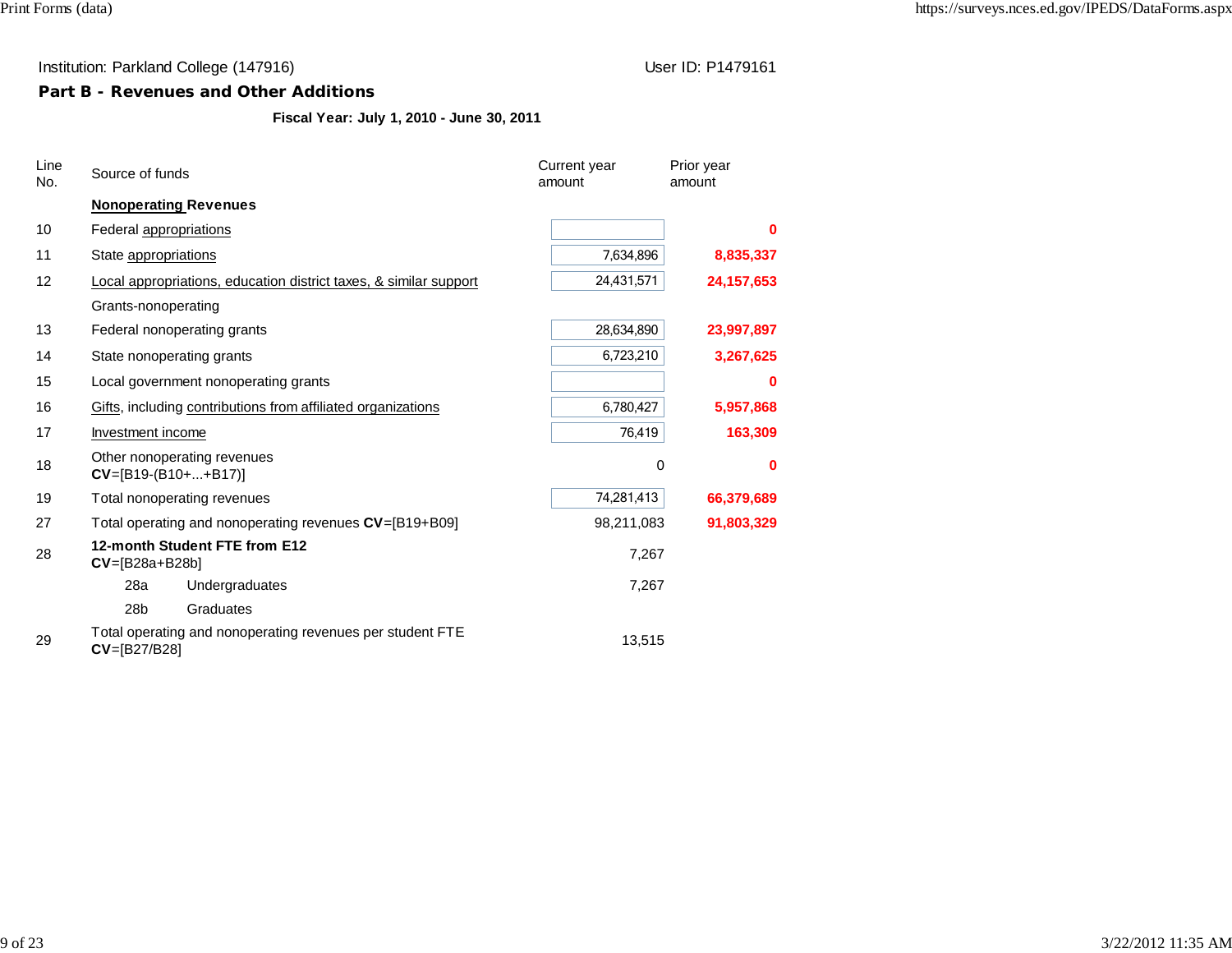## **Part B - Revenues and Other Additions**

**Fiscal Year: July 1, 2010 - June 30, 2011**

| Line No. | Source of funds                                                    | Current year amount | Prior year amount |
|----------|--------------------------------------------------------------------|---------------------|-------------------|
|          | <b>Other Revenues and Additions</b>                                |                     |                   |
| 20       | Capital appropriations                                             |                     | 0                 |
| 21       | Capital grants & gifts                                             |                     |                   |
| 22       | Additions to permanent endowments                                  |                     |                   |
| 23       | Other revenues & additions<br>$CV=[B24-(B20++B22)]$                |                     | 0<br>0            |
| 24       | Total other revenues and additions                                 |                     |                   |
| 25       | Total all revenues and other additions<br>$CV = [B09 + B19 + B24]$ | 98,211,083          | 91,803,329        |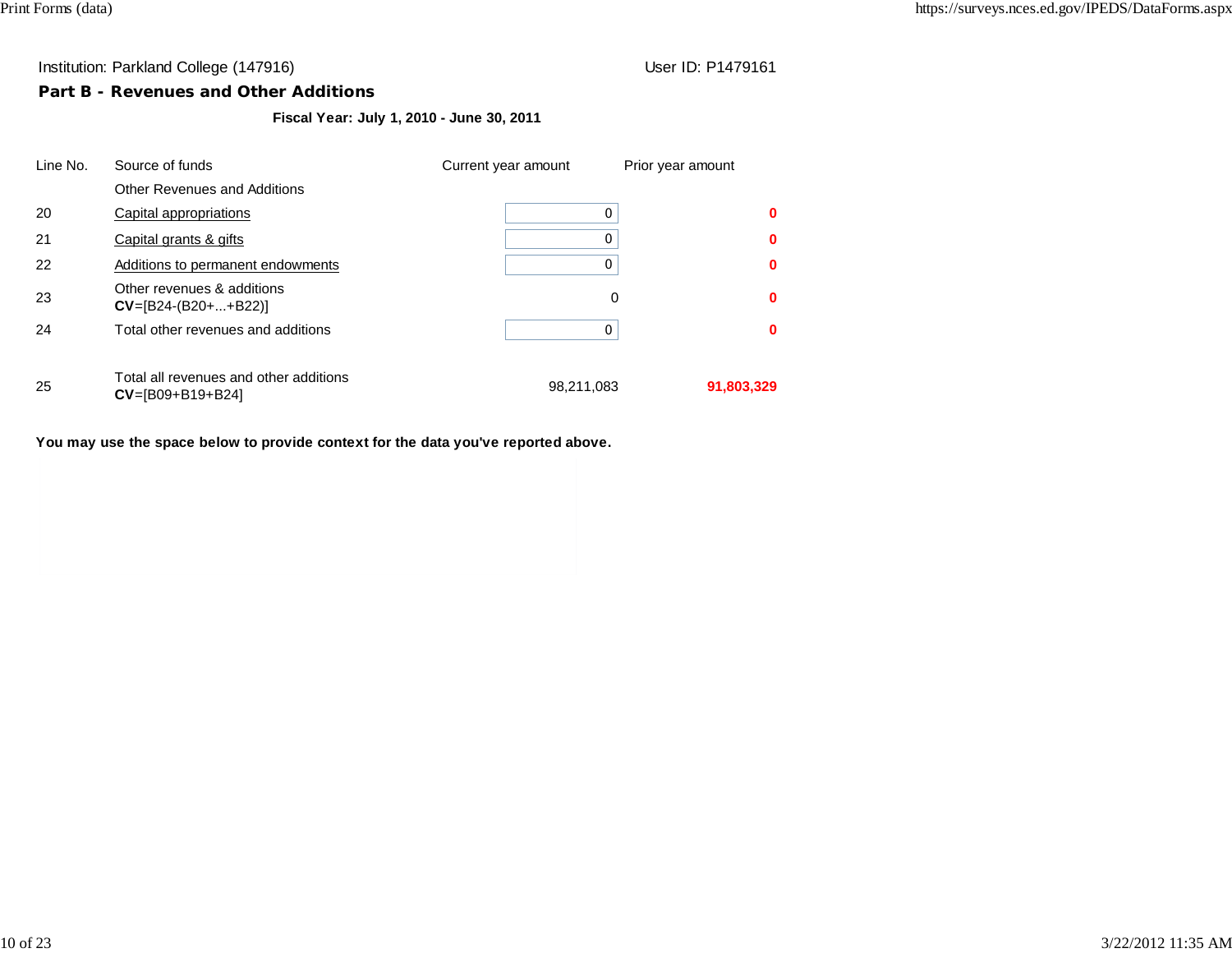# **Part C - Expenses and Other Deductions**

| Fiscal Year: July 1, 2010 - June 30, 2011 |  |  |  |
|-------------------------------------------|--|--|--|
|                                           |  |  |  |

|  |  |  | Report in whole dollars only |  |
|--|--|--|------------------------------|--|
|--|--|--|------------------------------|--|

|             |                                                                                  | -1 |              | 2                | 3                           | 4                                        | 5            | 6           | $\overline{7}$ |              | 8                     |
|-------------|----------------------------------------------------------------------------------|----|--------------|------------------|-----------------------------|------------------------------------------|--------------|-------------|----------------|--------------|-----------------------|
| Line<br>No. | Description                                                                      |    | Total amount | Salaries & wages | Employee fringe<br>benefits | Operation and<br>maintenance of<br>plant | Depreciation | Interest    | All<br>other   |              | PY Total<br>Amount    |
|             | <b>Expenses and</b><br><b>Deductions</b>                                         |    |              |                  |                             |                                          |              |             |                |              |                       |
| 01          | Instruction                                                                      |    | 35,519,085   | 22,683,496       | 3,110,280                   | 4,749,246                                | 3,240,822    | 411,926     |                |              | 1,323,315 34,140,908  |
| 02          | Research                                                                         |    | 0            | 0                | 0                           | 0                                        | 0            | 0           |                | $\Omega$     | $\bf{0}$              |
| 03          | Public service                                                                   |    | 4,363,861    | 1,335,728        | 285,126                     | 279,661                                  | 190,837      | 24,256      |                |              | 2,248,253 2,916,537   |
| 05          | Academic support                                                                 |    | 6,881,966    | 3,036,968        | 643,999                     | 635,850                                  | 433,896      | 55,151      |                |              | 2,076,102 7,758,365   |
| 06          | Student services                                                                 |    | 6,420,461    | 3,623,490        | 938,430                     | 758,650                                  | 517,693      | 65,802      |                |              | 516,396 6,206,850     |
| 07          | Institutional support                                                            |    | 11,587,748   | 3,708,804        | 1,896,308                   | 776,513                                  | 529,882      | 67,351      |                |              | 4,608,890 11,417,985  |
| 08          | Operation &<br>maintenance<br>of plant (see instructions)                        |    | 0            | 3,024,545        | 949,042                     | $-7,418,600$                             | 0            | $\mathbf 0$ |                | 3,445,013    | 0                     |
| 10          | Scholarships and<br>fellowships<br>expenses, excluding<br>discounts & allowances | ⊕  | $\mathbf 0$  |                  |                             |                                          |              |             |                | 0            | $\bf{0}$              |
| 11          | <b>Auxiliary enterprises</b>                                                     |    | 5,668,229    | 1,044,465        | 334,059                     | 218,680                                  | 149,224      | 18,967      |                |              | 3,902,834 5,769,703   |
| 14          | Other expenses<br>& deductions<br>$CV=[C19-(C01++C13)]$                          |    | 21,660,847   | 350,285          | 84,553                      | 0                                        | 50,058       | 6,363       |                |              | 21,169,588 17,558,771 |
| 19          | Total expenses &<br>deductions                                                   |    | 92,102,197   | 38,807,781       | 8,241,797                   | $\pmb{0}$                                | 5,112,412    | 649,816     |                |              | 39,290,391 85,769,119 |
|             | Prior year amount                                                                |    | 85,769,119   | 37,705,273       | 8,636,403                   |                                          | 4,167,304    | 1,093,914   |                | 34, 166, 225 |                       |
| 20          | 12-month Student FTE<br>from E12<br>$CV=[C20a+C20b]$                             |    | 7,267        |                  |                             |                                          |              |             |                |              |                       |
|             | 20a Undergraduates                                                               |    | 7,267        |                  |                             |                                          |              |             |                |              |                       |
|             | 20b Graduates                                                                    |    |              |                  |                             |                                          |              |             |                |              |                       |
| 21          | Total expenses and<br>deductions per student<br>FTE CV=[C19/C20]                 |    | 12,674       |                  |                             |                                          |              |             |                |              |                       |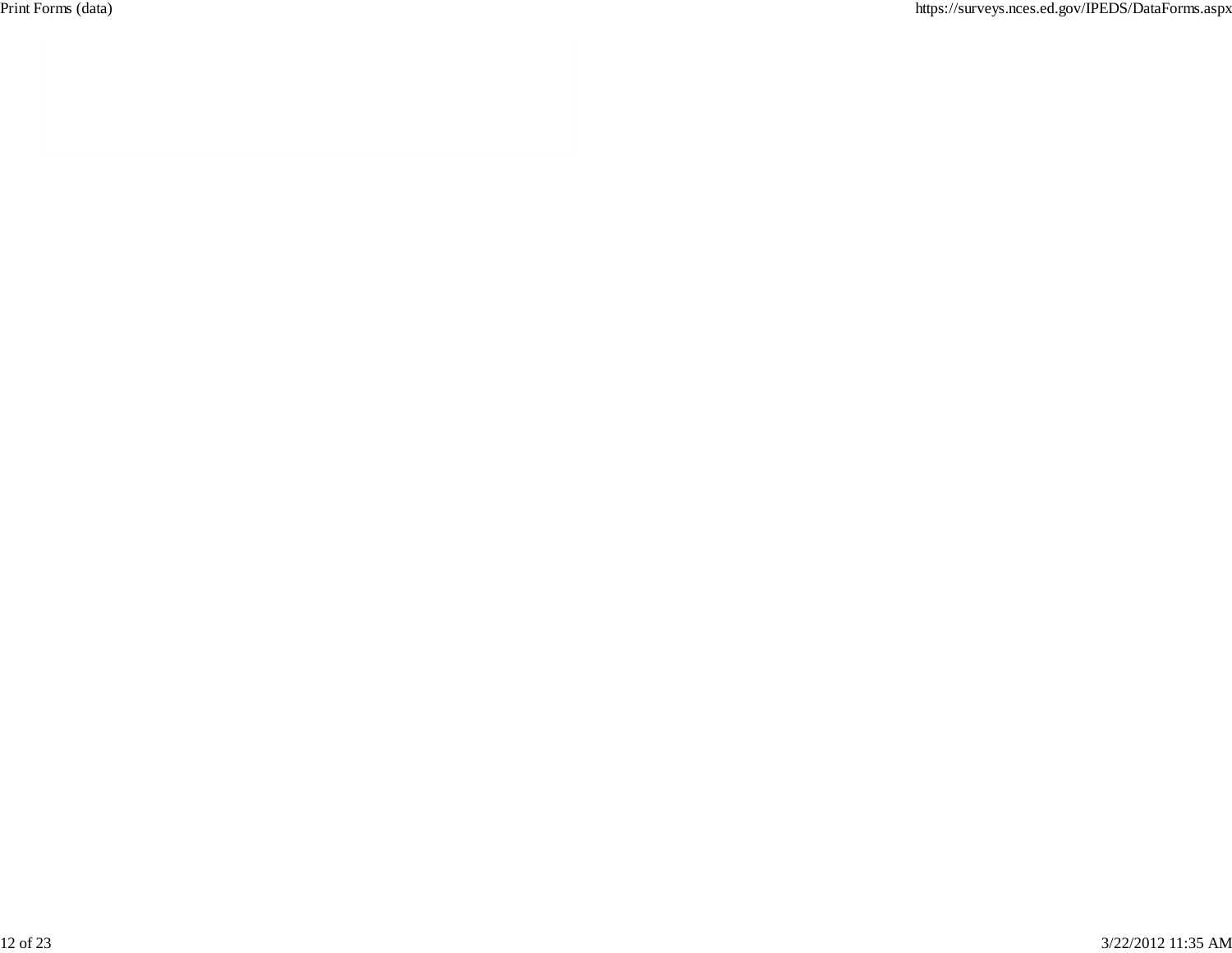# **Part D - Summary of Changes In Net Assets**

**Fiscal Year: July 1, 2010 - June 30, 2011**

| Line No. | Description                                                                             | Current year amount Prior year amount |            |
|----------|-----------------------------------------------------------------------------------------|---------------------------------------|------------|
| 01       | Total revenues & other additions (from B25)                                             | 98,211,083                            | 91,803,329 |
| 02       | Total expenses & deductions (from C19)                                                  | 92,102,197                            | 85,769,119 |
| 03       | Change in net assets during year<br>$CV = (D01-D02)$                                    | 6,108,886                             | 6,034,210  |
| 04       | Net assets beginning of year                                                            | 70,616,832                            | 64,582,622 |
| 05       | Adjustments to beginning net assets and other gains or losses<br>$CV = [D06-(D03+D04)]$ | 0                                     | 0          |
| 06       | Net assets end of year (from A18)                                                       | 76,725,718                            | 70,616,832 |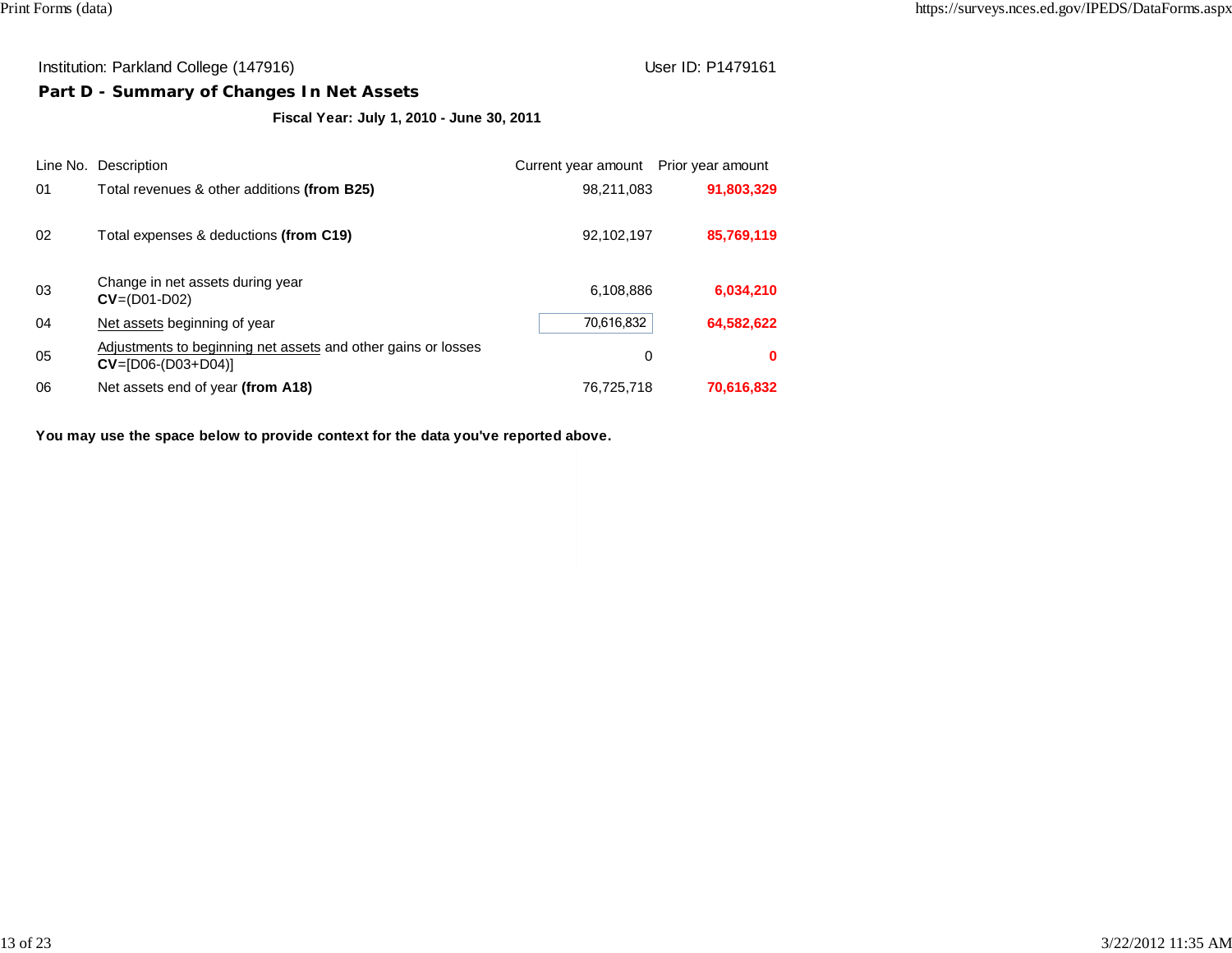# **Part E - Scholarships and Fellowships**

**Fiscal Year: July 1, 2010 - June 30, 2011**

| Line No. | Source                                                                                             | Current year amount | Prior year amount |
|----------|----------------------------------------------------------------------------------------------------|---------------------|-------------------|
| 01       | Pell grants (federal)                                                                              | 14,223,290          | 10,142,707        |
| 02       | Other federal grants                                                                               | 222,022             | 219,895           |
| 03       | Grants by state government                                                                         | 189,200             | 104,747           |
| 04       | Grants by local government                                                                         |                     | o                 |
| 05       | Institutional grants from restricted resources                                                     |                     | ŋ                 |
| 06       | Institutional grants from unrestricted resources<br>$CV = [E07-(E01++E05)]$                        | 1,365,835           | 1,393,620         |
| 07       | Total gross scholarships and fellowships                                                           | 16,000,347          | 11,860,969        |
|          |                                                                                                    |                     |                   |
|          | Discounts and Allowances                                                                           |                     |                   |
| 08       | Discounts & allowances applied to tuition & fees                                                   | 16,000,347          | 11,860,969        |
| 09       | Discounts & allowances applied to sales & services of<br>auxiliary enterprises<br>$CV = (E10-E08)$ | 0                   | o                 |
| 10       | Total discounts & allowances<br>$CV=(E07-E11)$                                                     | 16,000,347          | 11,860,969        |
| 11       | Net scholarships and fellowships expenses after deducting<br>discount & allowances (from C10)      | 0                   | 0                 |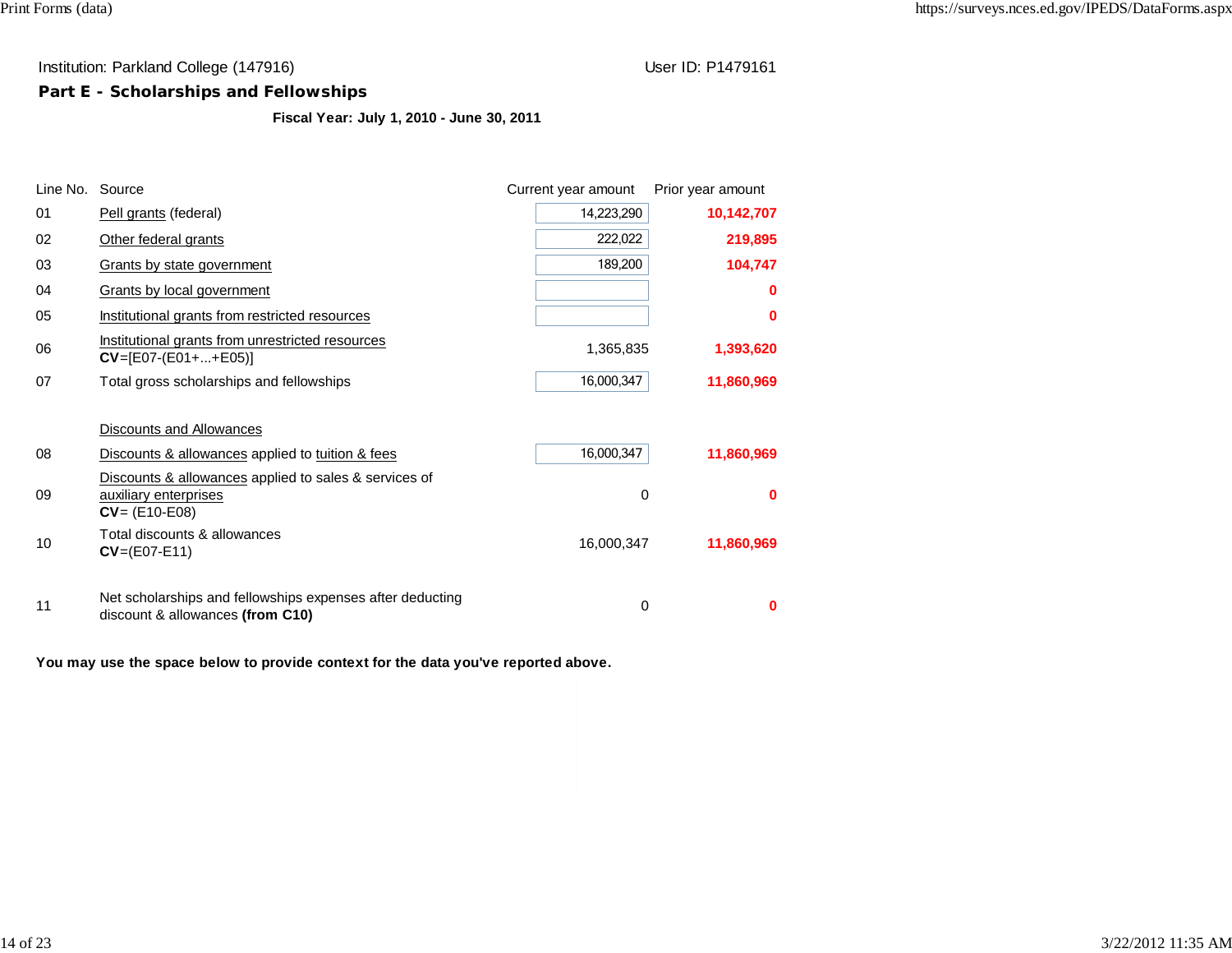## **Part H - Details of Endowment Assets**

**Fiscal Year: July 1, 2010 - June 30, 2011**

| Line<br>No. | <b>Value of Endowment Assets</b>                                                                                                          | <b>Market Value</b> | <b>Prior Year</b><br><b>Amounts</b> |
|-------------|-------------------------------------------------------------------------------------------------------------------------------------------|---------------------|-------------------------------------|
|             | Include not only endowment assets held by the institution, but any assets<br>held by private foundations affiliated with the institution. |                     |                                     |
| 01          | Value of endowment assets at the beginning of the fiscal year                                                                             | 4,161,716           | 3,707,147                           |
| 02          | Value of endowment assets at the end of the fiscal year                                                                                   | 4,757,720           | 4,161,716                           |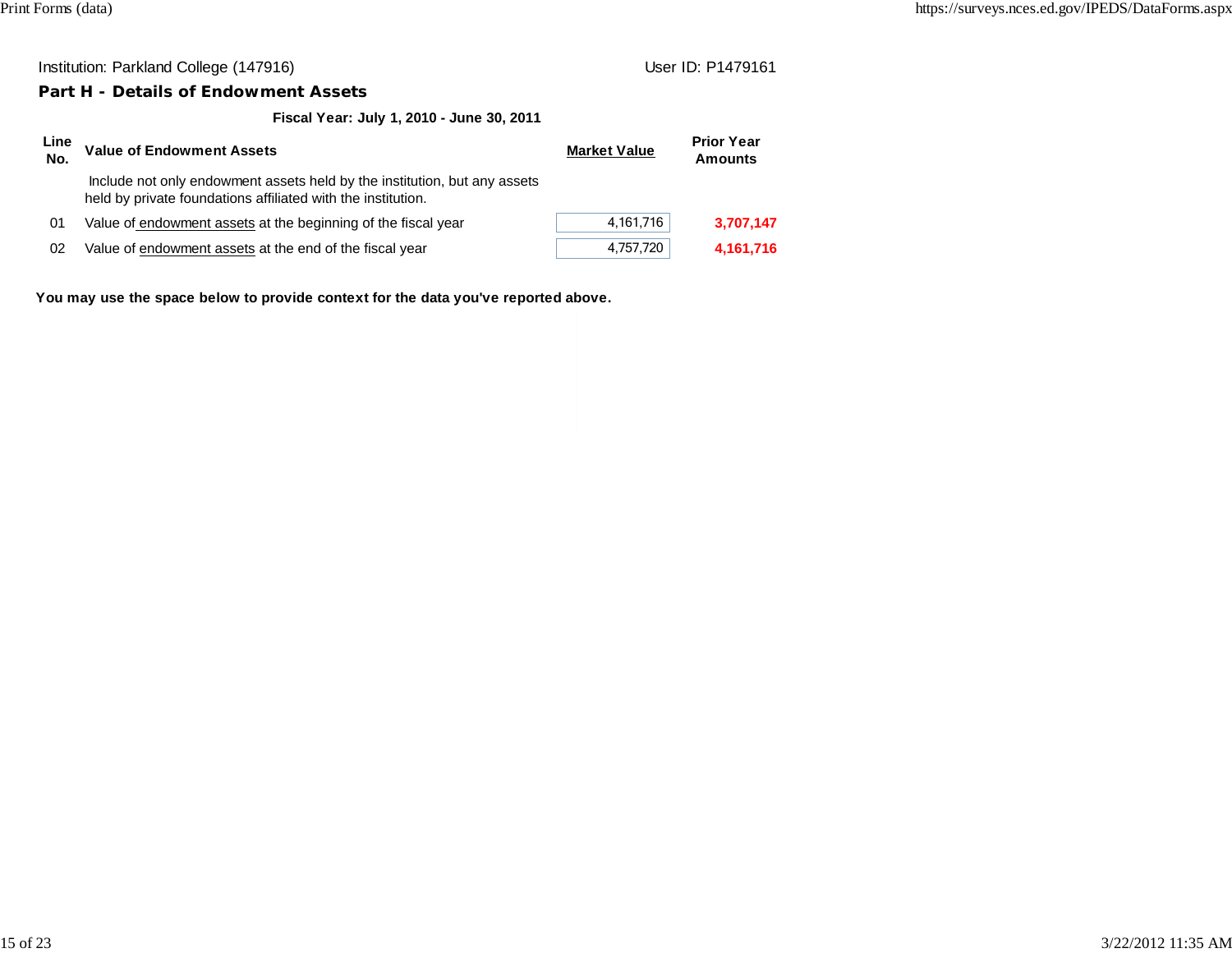# **Part J - Revenue Data for Bureau of Census**

## **Fiscal Year: July 1, 2010 - June 30, 2011**

|                                                                   |                                                                                                            |                                                    | Amount                   |           |                                                 |
|-------------------------------------------------------------------|------------------------------------------------------------------------------------------------------------|----------------------------------------------------|--------------------------|-----------|-------------------------------------------------|
| Source and type                                                   | Total for all funds<br>and operations<br>(includes<br>endowment funds,<br>but excludes<br>component units) | Education and<br>general/independent<br>operations | Auxiliary<br>enterprises | Hospitals | Agriculture<br>extension/experiment<br>services |
|                                                                   | (1)                                                                                                        | (2)                                                | (3)                      | (4)       | (5)                                             |
| Tuition and<br>01<br>fees                                         | 32, 131, 372                                                                                               | 32, 131, 372                                       |                          |           |                                                 |
| Sales and<br>02<br>services                                       | 7,097,975                                                                                                  | 1,032,512                                          | 6,065,463                |           |                                                 |
| Federal<br>grants/contracts<br>03<br>(excludes Pell<br>Grants)    | 134,805                                                                                                    | 134,805                                            |                          |           |                                                 |
|                                                                   | Revenue from the state government:                                                                         |                                                    |                          |           |                                                 |
| <b>State</b><br>appropriations,<br>04<br>current &<br>capital     | 7,634,896                                                                                                  | 7,634,896                                          |                          |           |                                                 |
| State grants<br>05<br>and contracts                               | 0                                                                                                          |                                                    |                          |           |                                                 |
|                                                                   | Revenue from local governments:                                                                            |                                                    |                          |           |                                                 |
| Local<br>appropriation,<br>06<br>current &<br>capital             | $\mathbf 0$                                                                                                |                                                    |                          |           |                                                 |
| Local<br>07 government<br>grants/contracts                        | 0                                                                                                          |                                                    |                          |           |                                                 |
| Receipts from<br>property and<br>08<br>non-property<br>taxes      | 26,737,560                                                                                                 |                                                    |                          |           |                                                 |
| Gifts and<br>private grants,<br>09<br>including capital<br>grants |                                                                                                            |                                                    |                          |           |                                                 |
| <b>Interest</b><br>10<br>earnings                                 | 987,272                                                                                                    |                                                    |                          |           |                                                 |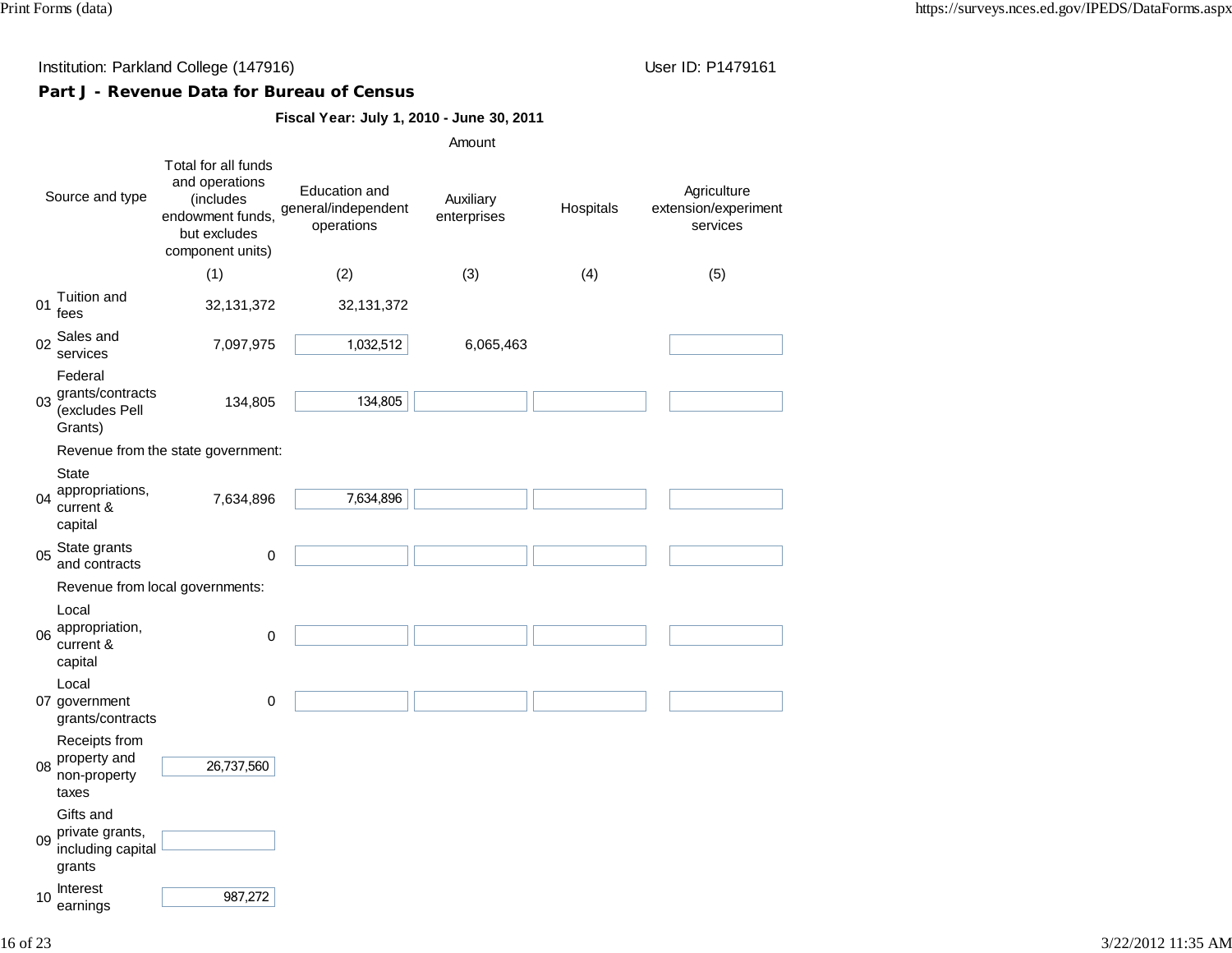| Dividend<br>earnings      |  |
|---------------------------|--|
| Realized capital<br>nains |  |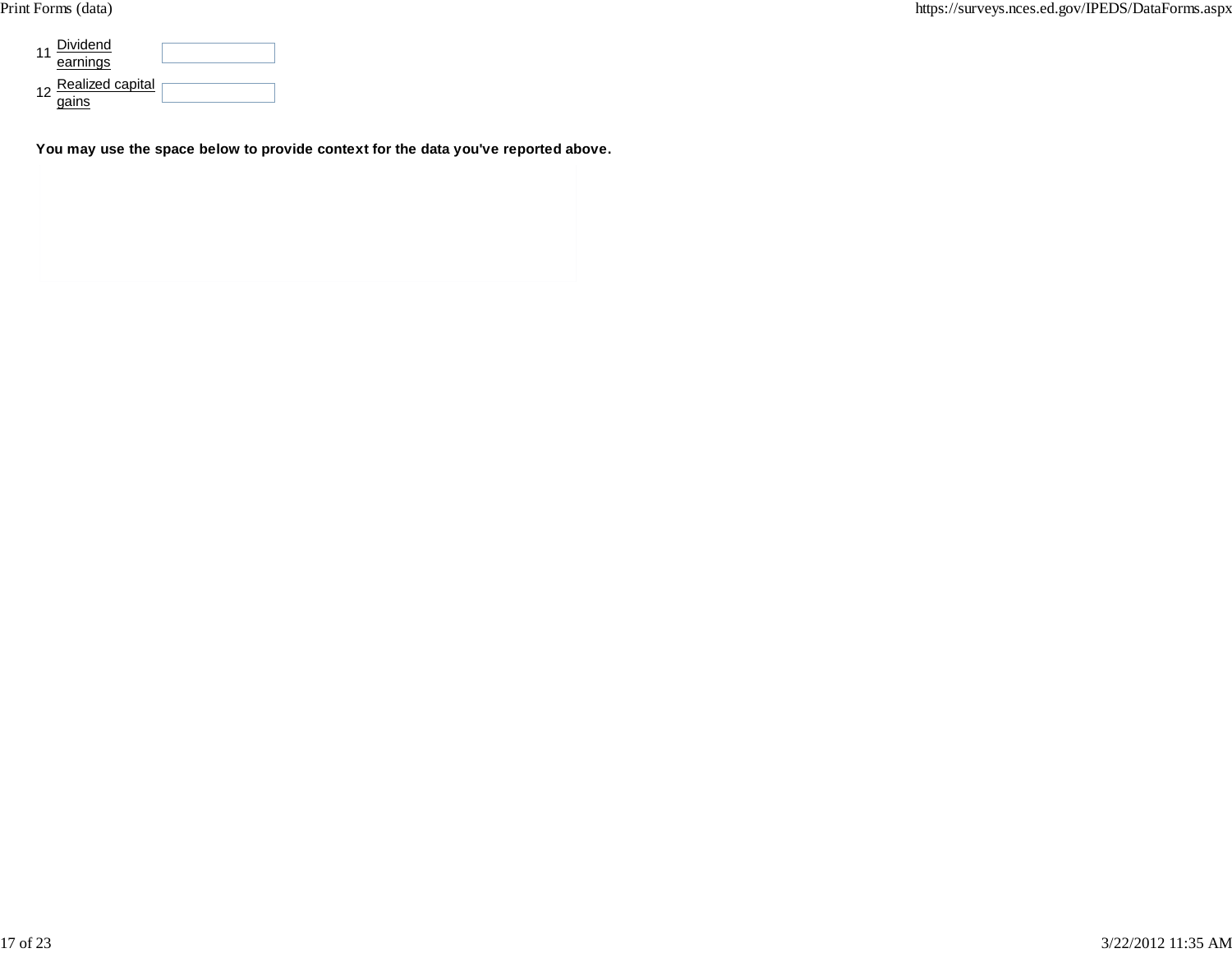# **Part K - Expenditure Data for Bureau of Census**

# **Fiscal Year: July 1, 2010 - June 30, 2011**

|                                                                                    |                                                                                                             |                                                               | Amount                   |           |                                                     |
|------------------------------------------------------------------------------------|-------------------------------------------------------------------------------------------------------------|---------------------------------------------------------------|--------------------------|-----------|-----------------------------------------------------|
| Category                                                                           | Total for all funds<br>and operations<br>(includes)<br>endowment funds,<br>but excludes<br>component units) | <b>Education and</b><br>general/<br>independent<br>operations | Auxiliary<br>enterprises | Hospitals | Agriculture<br>extension/<br>experiment<br>services |
|                                                                                    | (1)                                                                                                         | (2)                                                           | (3)                      | (4)       | (5)                                                 |
| 01 Salaries and wages                                                              | 35,249,608                                                                                                  | 34,205,143                                                    | 1,044,465                |           |                                                     |
| 02 Employee benefits, total                                                        | 6,724,938                                                                                                   | 6,390,879                                                     | 334,059                  |           |                                                     |
| Payment to state<br>retirement funds (maybe<br>03<br>included in line 02<br>above) | 0                                                                                                           | 0                                                             |                          |           |                                                     |
| Current expenditures<br>04<br>other than salaries                                  | 10,310,337                                                                                                  | 10,310,337                                                    |                          |           |                                                     |
| Capital outlay:                                                                    |                                                                                                             |                                                               |                          |           |                                                     |
| 05 Construction                                                                    | 0                                                                                                           |                                                               |                          |           |                                                     |
| 06 Equipment purchases                                                             | 651,266                                                                                                     | 651,266                                                       |                          |           |                                                     |
| 07 Land purchases                                                                  | 0                                                                                                           |                                                               |                          |           |                                                     |
| Interest on debt<br>08 outstanding, all funds &<br>activities                      | 3,331,837                                                                                                   |                                                               |                          |           |                                                     |
| 09 Scholarships/fellowships                                                        | 16,000,347                                                                                                  | 16,000,347                                                    |                          |           |                                                     |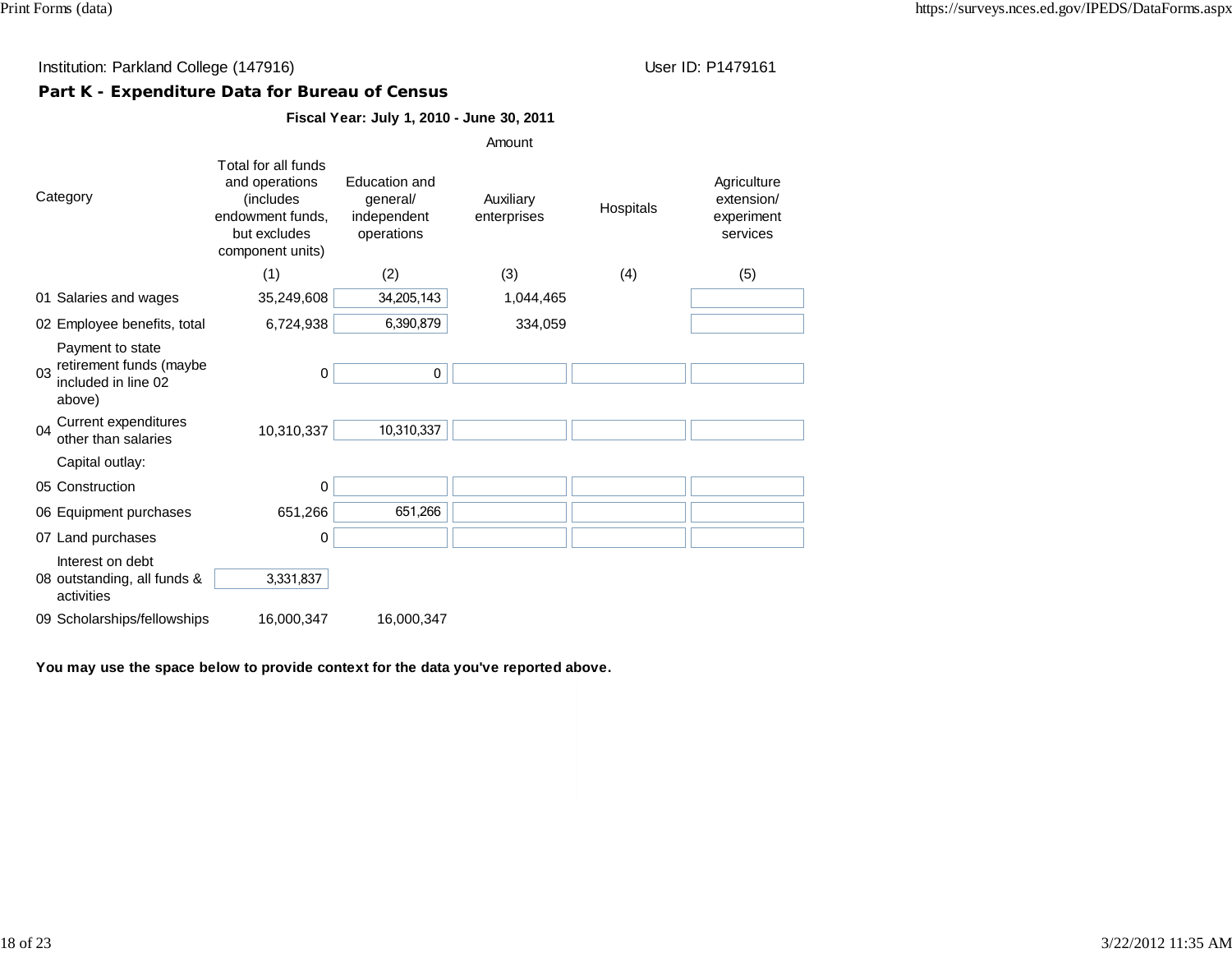## **Part L - Debt and Assets, page 1**

# **Fiscal Year: July 1, 2010 - June 30, 2011**

| Debt |                                                         |            |
|------|---------------------------------------------------------|------------|
|      | Category                                                | Amount     |
| 01   | Long-term debt outstanding at beginning of fiscal year  | 70,167,482 |
| 02   | Long-term debt issued during fiscal year                | 1.560.620  |
| 03   | Long-term debt retired during fiscal year               | 2.145.734  |
| 04   | Long-term debt outstanding at end of fiscal year        | 69,582,368 |
| 05   | Short-term debt outstanding at beginning of fiscal year | 830.765    |
| 06   | Short-term debt outstanding at end of fiscal year       | 1.179.945  |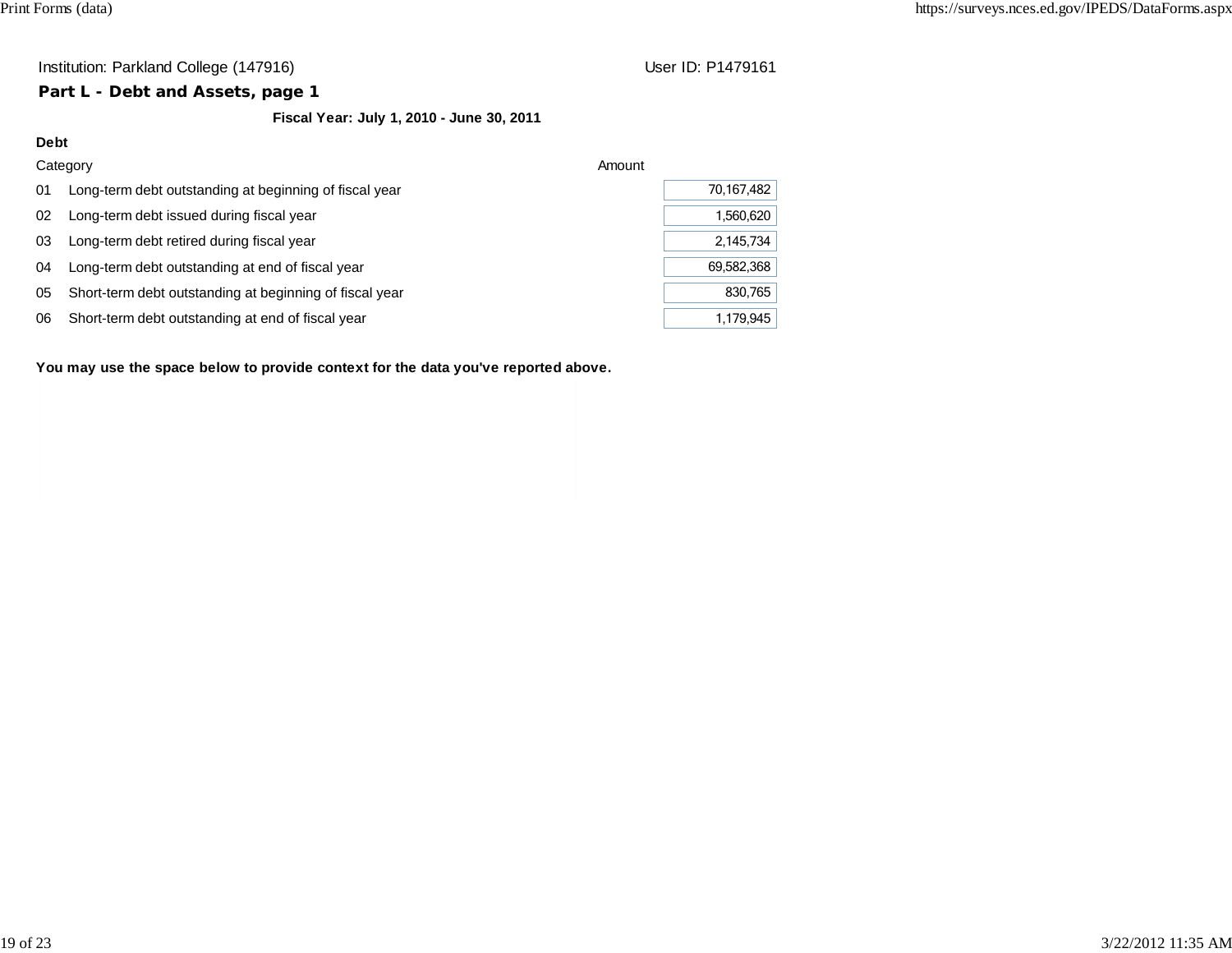# **Part L - Debt and Assets, page 2**

**Fiscal Year: July 1, 2010 - June 30, 2011**

## **Assets**

## Category Amount

07 Total cash and security assets held at end of fiscal year in sinking or debt service funds

- 08 Total cash and security assets held at end of fiscal year in bond funds
- 09 Total cash and security assets held at end of fiscal year in all other funds 82,734,164

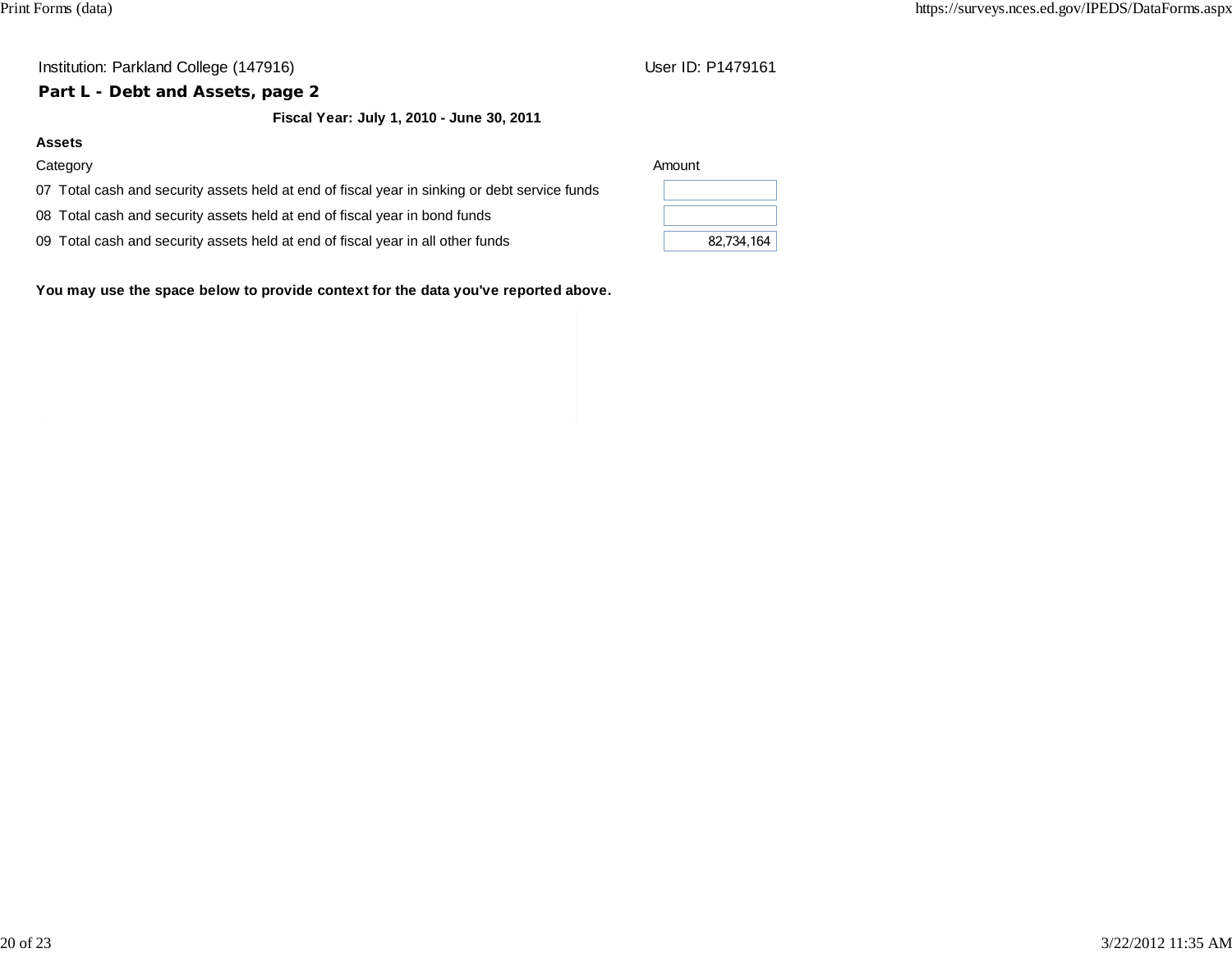Institution: Parkland College (147916) Noted that the User ID: P1479161

#### **Summary**

## **Finance Survey Summary**

IPEDS collects important information regarding your institution. All data reported in IPEDS survey components become available in the IPEDS Data Center and appear as aggregated data in various Department of Education reports. Additionally, some of the reported data appears specifically for your institution through the College Navigator website and is included in your institution's Data Feedback Report (DFR). The purpose of this summary is to provide you an opportunity to view some of the data that, when accepted through the IPEDS quality control process, will appear on the College Navigator website and/or your DFR. College Navigator is updated approximately three months after the data collection period closes and Data Feedback Reports will be available through the ExPT and sent to your institution's CEO in November 2012.

Please review your data for accuracy. If you have questions about the data displayed below after reviewing the data reported on the survey screens, please contact the IPEDS Help Desk at: 1-877-225-2568 or ipedshelp@rti.org.

| <b>Core Revenues</b>                 |                        |                                   |                                     |  |  |  |
|--------------------------------------|------------------------|-----------------------------------|-------------------------------------|--|--|--|
| <b>Revenue Source</b>                | <b>Reported values</b> | Percent of total core<br>revenues | Core revenues per FTE<br>enrollment |  |  |  |
| Tuition and fees                     | \$16,131,025           | 18%                               | \$2,220                             |  |  |  |
| Government appropriations            | \$32,066,467           | 35%                               | \$4,413                             |  |  |  |
| Government grants and contracts      | \$35,358,100           | 38%                               | \$4,866                             |  |  |  |
| Private gifts, grants, and contracts | \$6,780,427            | 7%                                | \$933                               |  |  |  |
| Investment income                    | \$76,419               | 0%                                | \$11                                |  |  |  |
| Other core revenues                  | \$1,733,182            | 2%                                | \$239                               |  |  |  |
| Total core revenues                  | \$92,145,620           | 100%                              | \$12,680                            |  |  |  |
|                                      |                        |                                   |                                     |  |  |  |
| Total revenues                       | \$98,211,083           |                                   | \$13,515                            |  |  |  |

Core revenues include tuition and fees; government appropriations (federal, state, and local); government grants and contracts; private gifts, grants, and contracts; investment income; other operating and nonoperating sources; and other revenues and additions. Core revenues exclude revenues from auxiliary enterprises (e.g., bookstores, dormitories), hospitals, and independent operations.

**Core Expenses**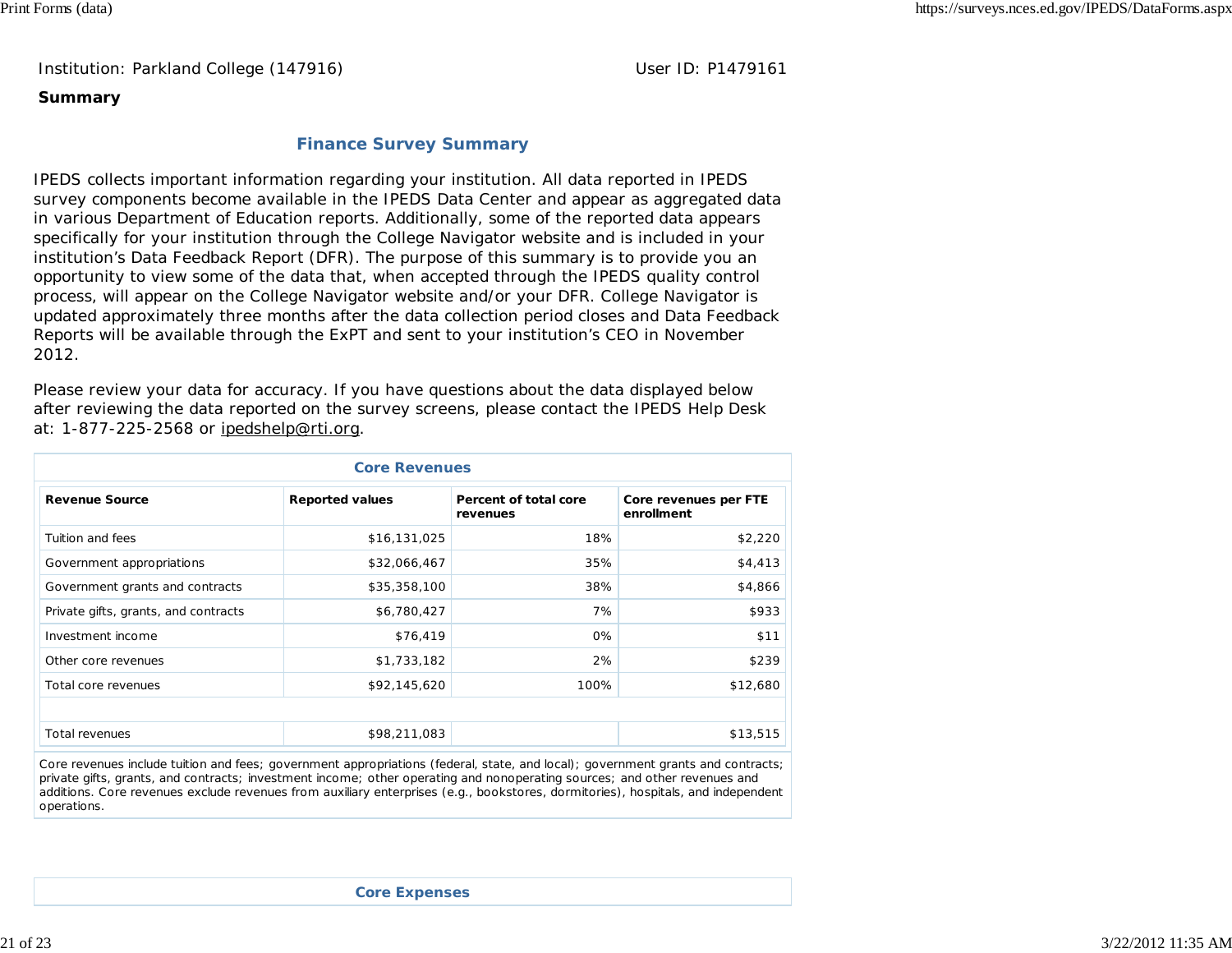| <b>Expense function</b> | <b>Reported values</b> | Percent of total core<br>expenses | Core expenses per FTE<br>enrollment |
|-------------------------|------------------------|-----------------------------------|-------------------------------------|
| Instruction             | \$35,519,085           | 41%                               | \$4,888                             |
| Research                | \$0                    | 0%                                | \$0                                 |
| Public service          | \$4,363,861            | 5%                                | \$601                               |
| Academic support        | \$6,881,966            | 8%                                | \$947                               |
| Institutional support   | \$11,587,748           | 13%                               | \$1,595                             |
| Student services        | \$6,420,461            | 7%                                | \$884                               |
| Other core expenses     | \$21,660,847           | 25%                               | \$2,981                             |
| Total core expenses     | \$86,433,968           | 100%                              | \$11,894                            |
|                         |                        |                                   |                                     |
| Total expenses          | \$92,102,197           |                                   | \$12,674                            |

Core expenses include expenses for instruction, research, public service, academic support, institutional support, student services, operation and maintenance of plant, depreciation, scholarships and fellowships expenses, other expenses, and nonoperating expenses.

|                                                                                                                                                                                                                                                                                                                                                                                            | <b>Calculated value</b> |  |  |  |  |  |
|--------------------------------------------------------------------------------------------------------------------------------------------------------------------------------------------------------------------------------------------------------------------------------------------------------------------------------------------------------------------------------------------|-------------------------|--|--|--|--|--|
| FTE enrollment                                                                                                                                                                                                                                                                                                                                                                             | 7.267                   |  |  |  |  |  |
| The full-time equivalent (FTE) enrollment used in this report is the sum of the institution's FTE undergraduate enrollment and FTE<br>graduate enrollment (as calculated from or reported on the 12-month Enrollment component). FTE is estimated using 12-<br>month instructional activity (credit and/or contact hours). All doctor's degree students are reported as graduate students. |                         |  |  |  |  |  |

|                                       | Institution: Parkland College (147916)                                                  |              |                  | User ID: P1479161         |
|---------------------------------------|-----------------------------------------------------------------------------------------|--------------|------------------|---------------------------|
| <b>Edit Report</b>                    |                                                                                         |              |                  |                           |
|                                       | Finance                                                                                 |              |                  |                           |
|                                       | Institution: Parkland College (147916)                                                  |              |                  |                           |
| Source                                | Description                                                                             | Severity     | Resolved Options |                           |
| Screen: Part 1                        |                                                                                         |              |                  |                           |
| Entry                                 | Screen This number is expected to be greater than zero.<br>Please verify. (Error #5202) | Confirmation | Yes              | Back to<br>survey<br>data |
| Related <sub>Part 1</sub><br>Screens: |                                                                                         |              |                  |                           |